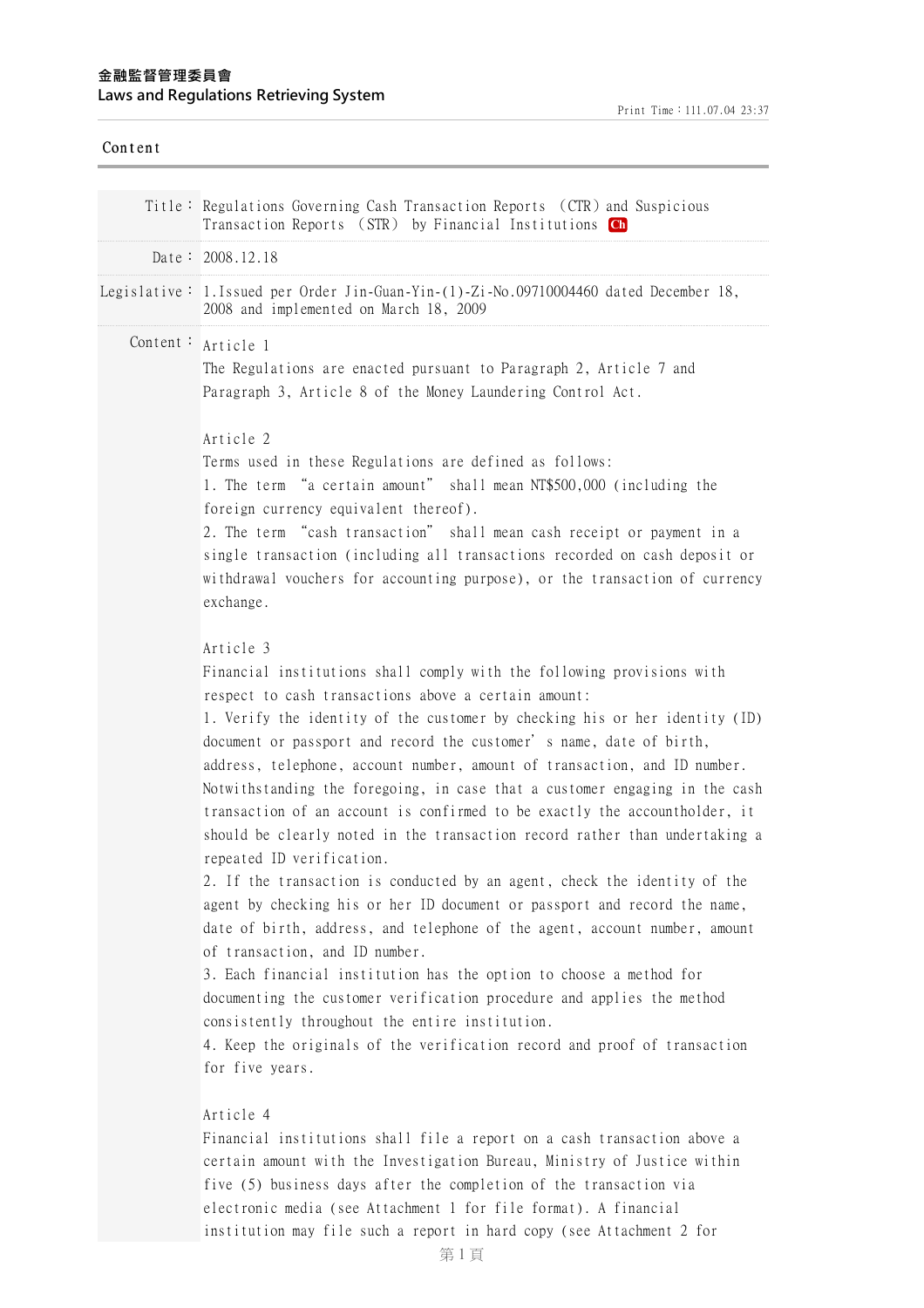format), provided it is unable to file the report via electronic media with good cause and has acquired the approval of the Investigation Bureau, Ministry of Justice.

### Article 5

A financial institution is not required to file a report on any of the following cash transactions above a certain amount with the Investigation Bureau, Ministry of Justice, provided the financial institution verifies the identity of the customer and keeps the transaction record thereof: 1. Receivables and payables arising from the transactions with government agencies, state-run enterprises, institutions acting with governmental power (within the scope of mandate), public and private schools, public enterprises and government funds established where relevant regulations or contractual relationships so provide.

2. Transactions and fund arrangements between financial institutions. Notwithstanding the foregoing, payables to another bank's customer paid through an inter-bank deposit account, such as a customer cashing the check issued by another bank, shall be handled as required, provided the cash transaction of the same customer exceeds a certain amount.

3. Lottery ticket purchases by lottery merchants .

4. Payments collected on behalf of a third party (excluding payments deposited in designated stock subscription accounts) where the payment notice expressly bears the name, ID Card number (including the code which enables tracking of counterparty's identity), and type and amount of transaction. Nevertheless, the duplicate copy of the payment notice shall be kept as the transaction record.

#### Article 6

In case of non-individual accounts such as those opened by department stores, megastores, supermarket chains, gas stations, hospitals, transportation businesses and hotels and restaurants which must deposit cash amounting to over a certain amount constantly or routinely in line with business needs, the financial institution may, after verifying the actual business needs, submit the name list to the Investigation Bureau, Ministry of Justice for recordation. Verification and reporting of transactions on a case-by-case basis may be waived for such an account unless the Investigation Bureau, Ministry of Justice responds to the contrary within ten days from the receipt of the name list. A financial institution shall examine the counterparties to the transactions exempted from reporting on a case-by-case basis as mentioned in the preceding paragraph at least once every year, and report to the Investigation Bureau, Ministry of Justice for recordation if a counterparty no longer has business dealing as mentioned in the preceding paragraph with it.

### Article 7

In case of any of the following situations, a financial institution shall verify the identity of the customer and keep the transaction record, and file a suspicious transaction report (STR) thereof with the Investigation Bureau, Ministry of Justice: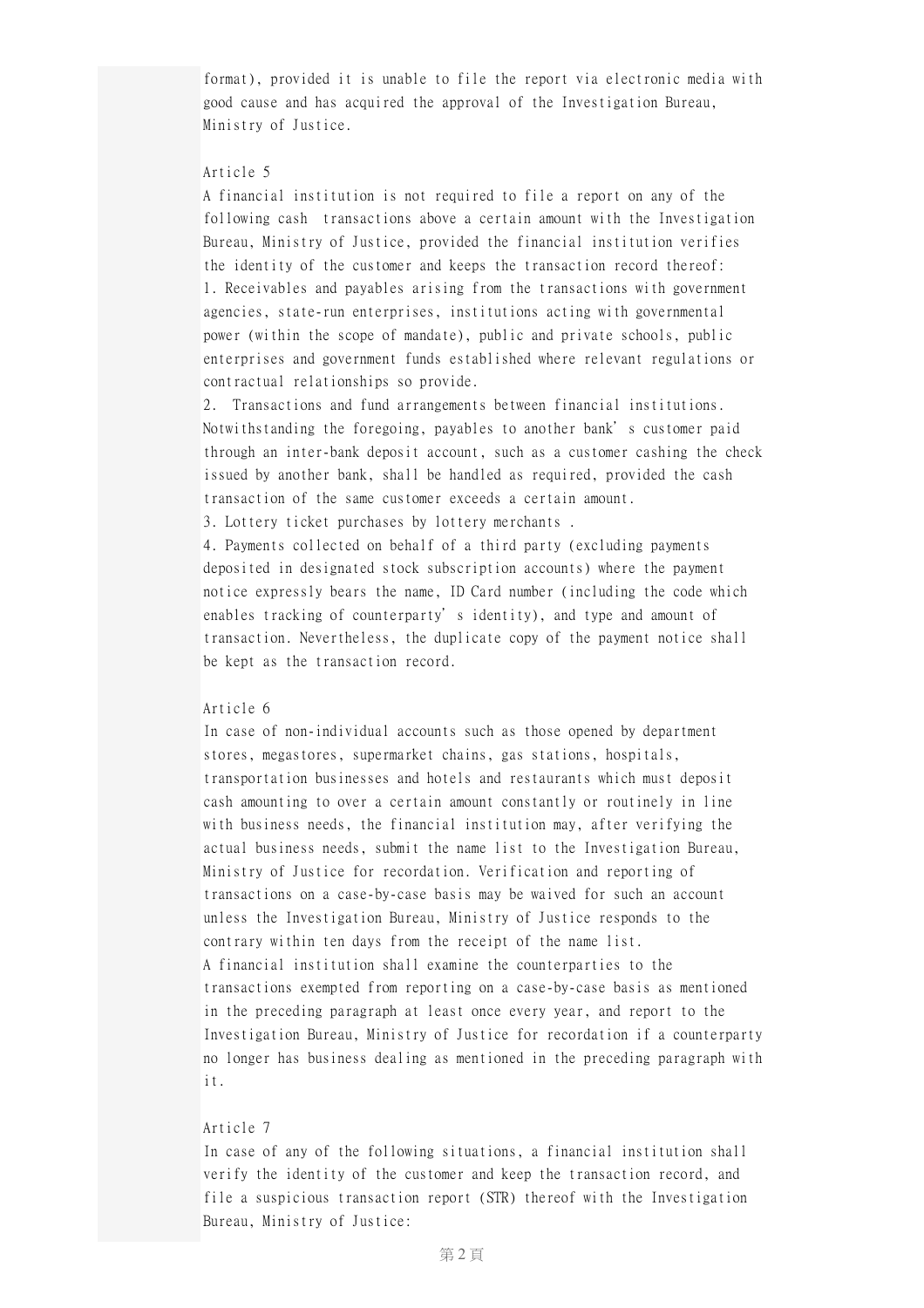1. Where the total cash deposits or withdrawals into or from the same account on the same business day cumulatively reaches above a certain amount and the transactions do not appear to be commensurate with the account holder's status and income or are unrelated to the nature of the customer's business.

2. Where a customer makes multiple cash deposits or withdrawals at the same counter, which cumulatively reach above a certain amount and the transactions do not appear to be commensurate with the customer's status and income or are unrelated to the nature of the customer's business. 3. Where a customer at the same counter at one time uses cash to make multiple outward remittances, or request the drawing of negotiable instruments (e.g., bank check, due-from-bank check, and bank draft), purchases NCD, traveler's checks, or other valuable securities, which in total exceeds a certain amount and the customer is unable to reasonably explain the purposes of those transactions.

4. Where inward remittances are from a country or region that is designated by international organizations on anti-money laundering and combating the financing of terrorism (AML/CFT) as a country or region with serious deficiencies in its AML/CFT regime , and other countries or regions that do not or insufficiently comply with the recommendations of international organizations on AML/CFT as forwarded by the Financial Supervisory Commission ,Executive Yuan and such transactions donot appear to be commensurate with the customer's status and income or is unrelated to the nature of the customer's business.

5. Where the ultimate beneficiary or transaction party is a terrorist or terrorist group as advised by the Financial Supervisory Commission, Executive Yuan based on information provided by foreign governments, or a terrorist organization identified or investigated by an international organization against money laundering; or where the transaction is suspected or bears reasonable reason to suspect to have been linked with a terrorist activity, terrorist organization or financing of terrorism. 6. Other transactions that show signs of money launderingas provided in the money laundering prevention guidelines of the financial institution and are deemed as irregular transactions under the internal procedure of the financial institution.

For transactions other than those mentioned in the preceding paragraph and deemed as suspicious money laundering activities (including cash and transfer transactions), a financial institution shall file a STR with the Investigation Bureau, Ministry of Justice, regardless of the amount of transaction. For transactions mentioned in the preceding two paragraphs that were not completed, a financial institution shall still file a STR with the Investigation Bureau, Ministry of Justice.

#### Article 8

Financial institutions shall observe the following rules in filing a STR: 1. Within ten (10) business days upon discovery of the transaction suspected of money laundering, the responsible section at the head office of the financial institution shall prepare a STR (See Attachment 3), report it to the deputy general manager or a person holding equivalent position at the institution for approval and promptly file a STR with the Investigation